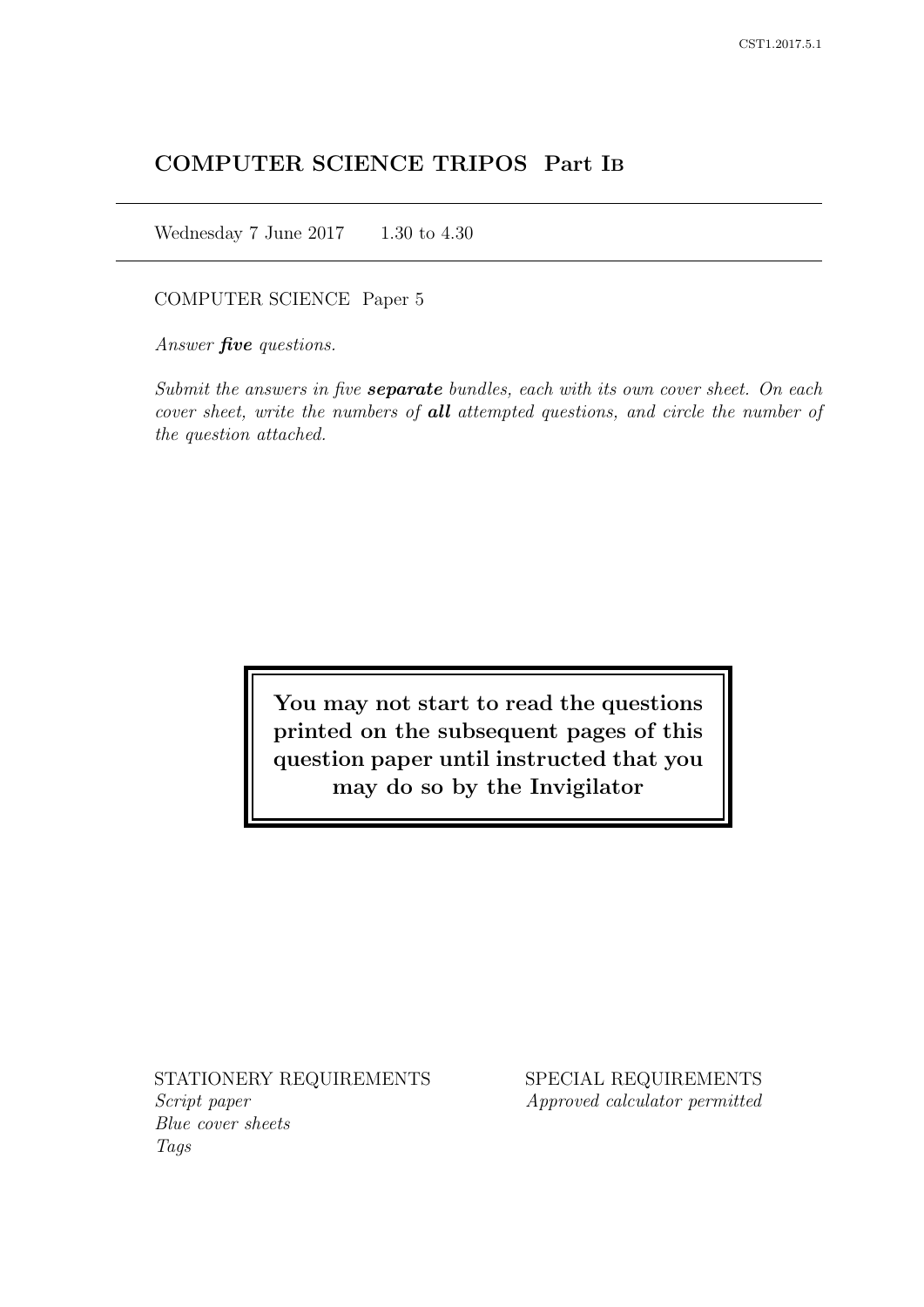## 1 Computer Design

(a) Write one or more lines of SystemVerilog that correspond to a complete module for each of the following circuits. Aim for simplicity and explain any subtleties of your implementation.

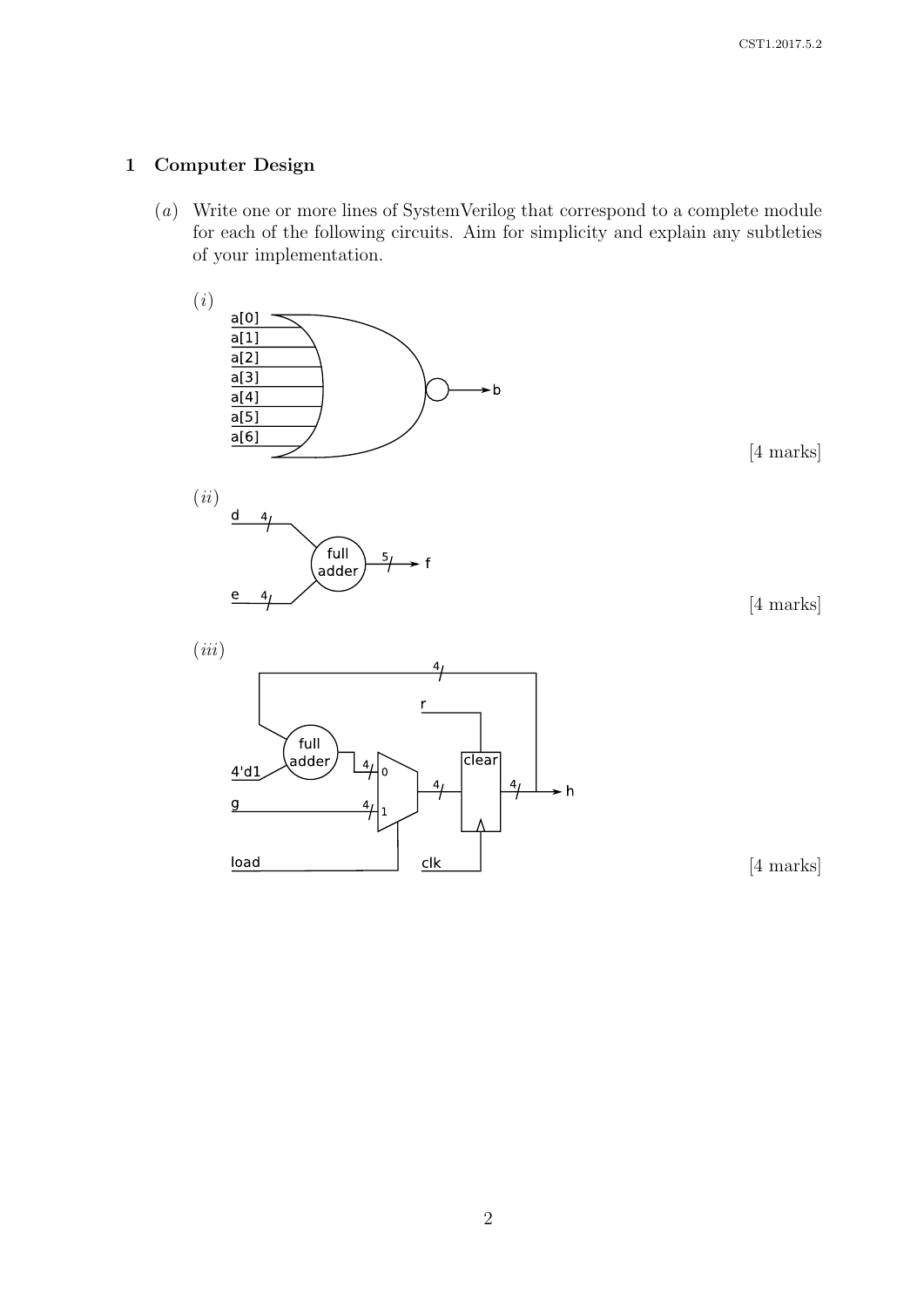(b) Consider the following SystemVerilog module:

```
module gcd(
           input logic clk,
          input logic rst,
          input logic start,
          input logic [15:0] Ain,
          input logic [15:0] Bin,
          output logic [15:0] answer,
          output logic done
          );
   logic [15:0] a, b;
   always_ff @(posedge clk or posedge rst)
     if(rst)
      begin
         a \leq 0;b \le 0;answer \leq 0;done <= 0;
       end
    else
      if(start)
        begin
           a \leq Ain;
           b \leq Bin;
           done \leq 1'b0;
        end
      else if(b==0)
        begin
           answer \leq a;
           done \leq 1'b1;
        end
       else if(a>b)
        a \leq a-b;else
        b \leq b-a;
endmodule
```
 $(i)$  For inputs Ain=21 and Bin=15, complete the following state transition table (where X means undefined or unknown values): [6 marks]

|     | input |       | current state |    | next state |    |       |         |
|-----|-------|-------|---------------|----|------------|----|-------|---------|
| Ain | Bin   | start | а             |    | a'         | b' | done' | answer' |
|     | r. I  |       |               |    |            |    |       |         |
|     |       |       |               | L. |            |    |       |         |
|     |       |       |               |    |            |    |       |         |

 $(ii)$  What values of Ain and Bin will cause the module to fail to terminate (i.e. done will never go high)? [2 marks]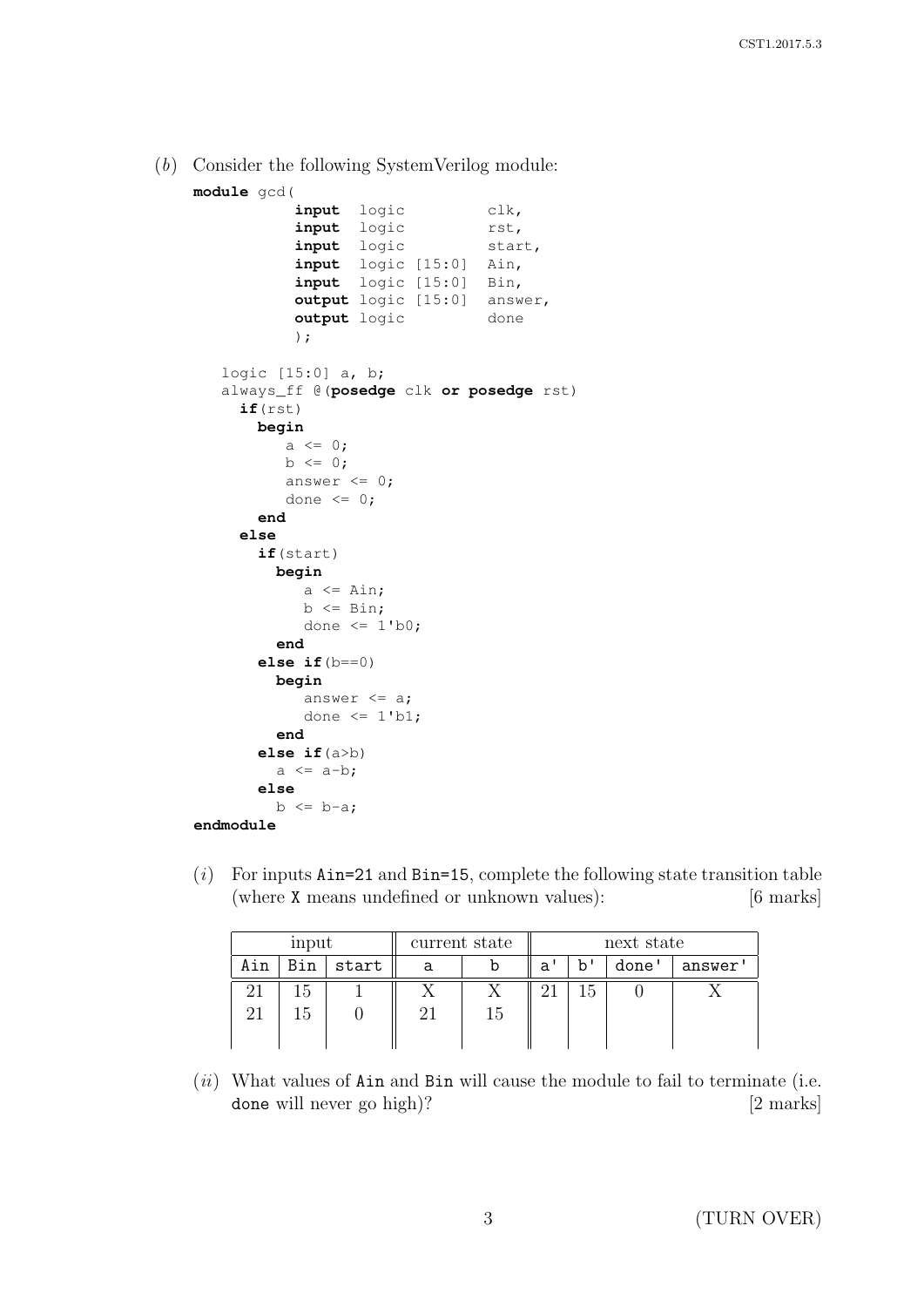CST1.2017.5.4

# 2 Computer Design

Consider the following statements about processors. Why are they fallacies?

(a) A benchmark is a typical program that accurately predicts performance.

| (b) | Instructions per second is an accurate measure to compare performance among<br>computers. | [4 marks]           |
|-----|-------------------------------------------------------------------------------------------|---------------------|
|     | $(c)$ Peak performance tracks observed performance.                                       | $[4 \text{ marks}]$ |
|     | $(d)$ You can design an ideal processor suitable for all applications.                    | $[4 \text{ marks}]$ |
|     | (e) Adding more pipeline stages always improves performance.                              | [4 marks]           |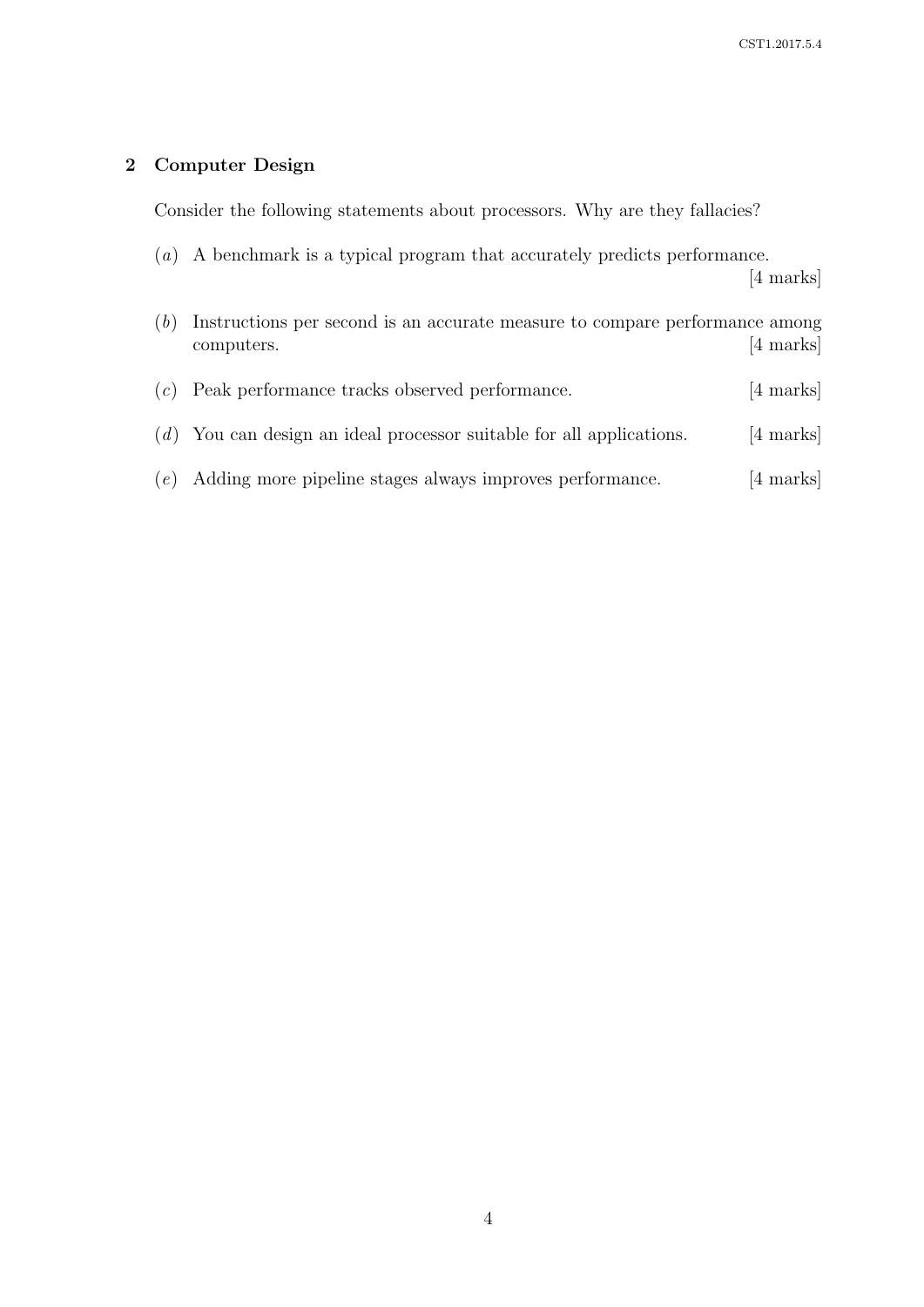#### 3 Computer Design

A shared-memory multicore processor contains three cores, each with a private L1 cache connected to a bus along with a shared L2 cache. Coherence is maintained through a basic MSI cache coherence protocol.

- (a) What is a shared-memory multicore processor? [2 marks]
- (b) Contrast the memory hierarchy described above against one containing multiple private L2 caches (with the same total L2 cache space). [6 marks]
- (c) Describe whether each of the following scenarios represents a valid combination of coherence states across the L1 caches for data at a particular memory address. For example, [M, M, M] represents the data being in state M in each of the three L1 caches in the processor.
	- $(i)$  [M, M, M]
	- $(ii)$  [S, S, S]
	- $(iii)$  [I, I, I]
	- $(iv)$  [M, S, I]

[8 marks]

- (d) Describe the disadvantages of the basic MSI protocol in each of the following scenarios.
	- (i) A core modifies private data that it has already read.
	- $(ii)$  A core reads data that is already in another core's L1 cache.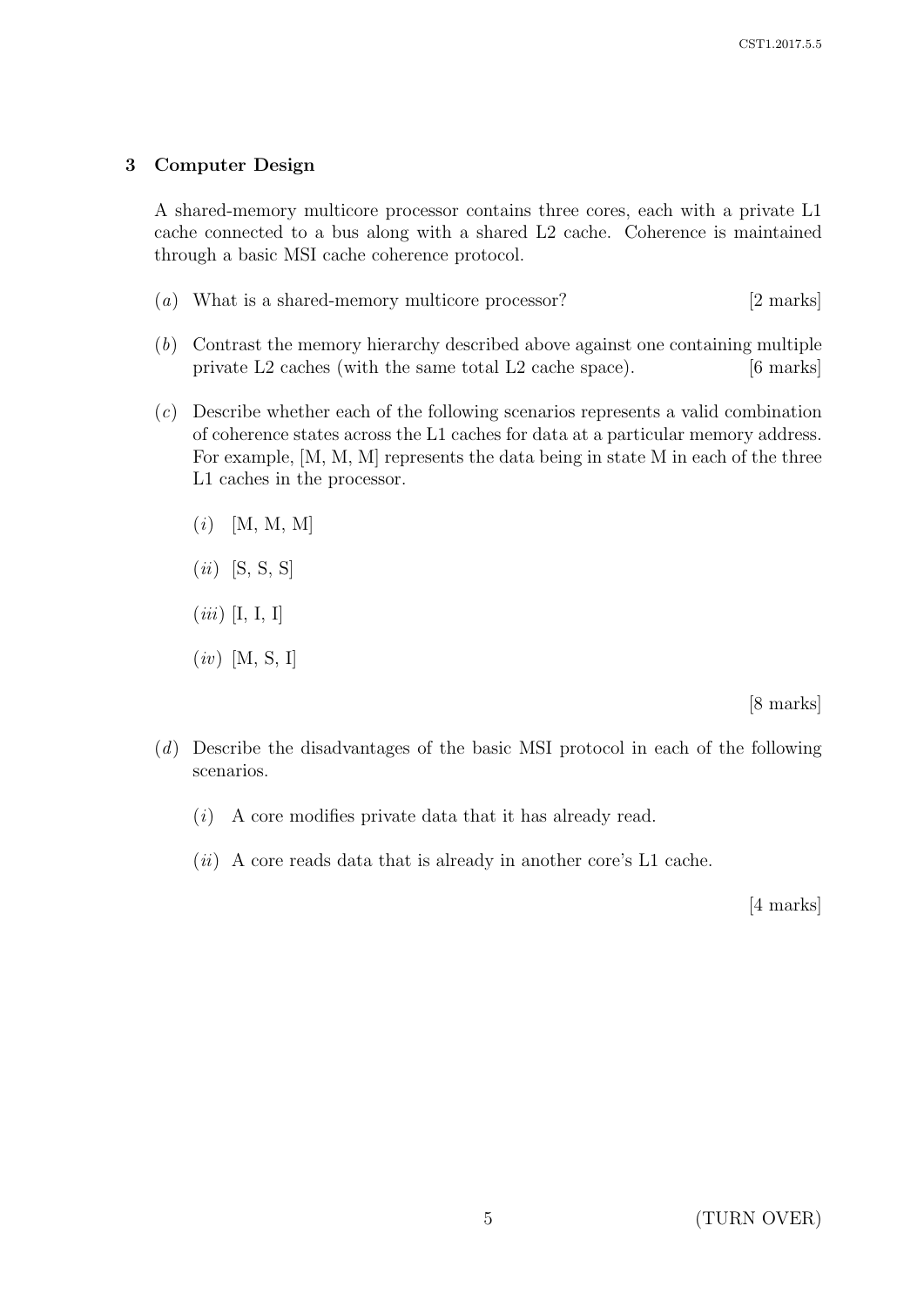#### 4 Computer Networking

(a) Two network-architecture approaches are commonplace: hop-by-hop, and endto-end.

Briefly compare these two approaches with reference to the encryption of a web-page and the use of WPA2 (or similar schemes) to secure WiFi. [4 marks]

- (b) Consider four components that constitute delay for a packet network: queueing delay, processing delay, propagation delay, and transmission delay.
	- (i) Order these delays by magnitude, giving typical values for each and making clear your justification. [8 marks]
	- $(ii)$  (A) Describe circumstances where processing delay for one packet type varies significantly from the mean processing delay of a packet.

[2 marks]

- (B) Estimate what such a difference in delay might be. State your assumptions and show your working. [2 marks]
- (*iii*) Packet-network delays of a typical datacentre may vary significantly from those found in the Internet.

Discuss why this should be the case, with particular reference to the Bandwidth-Delay product and discuss the implications for network architectures in datacentres where we wish to minimise delay. [4 marks]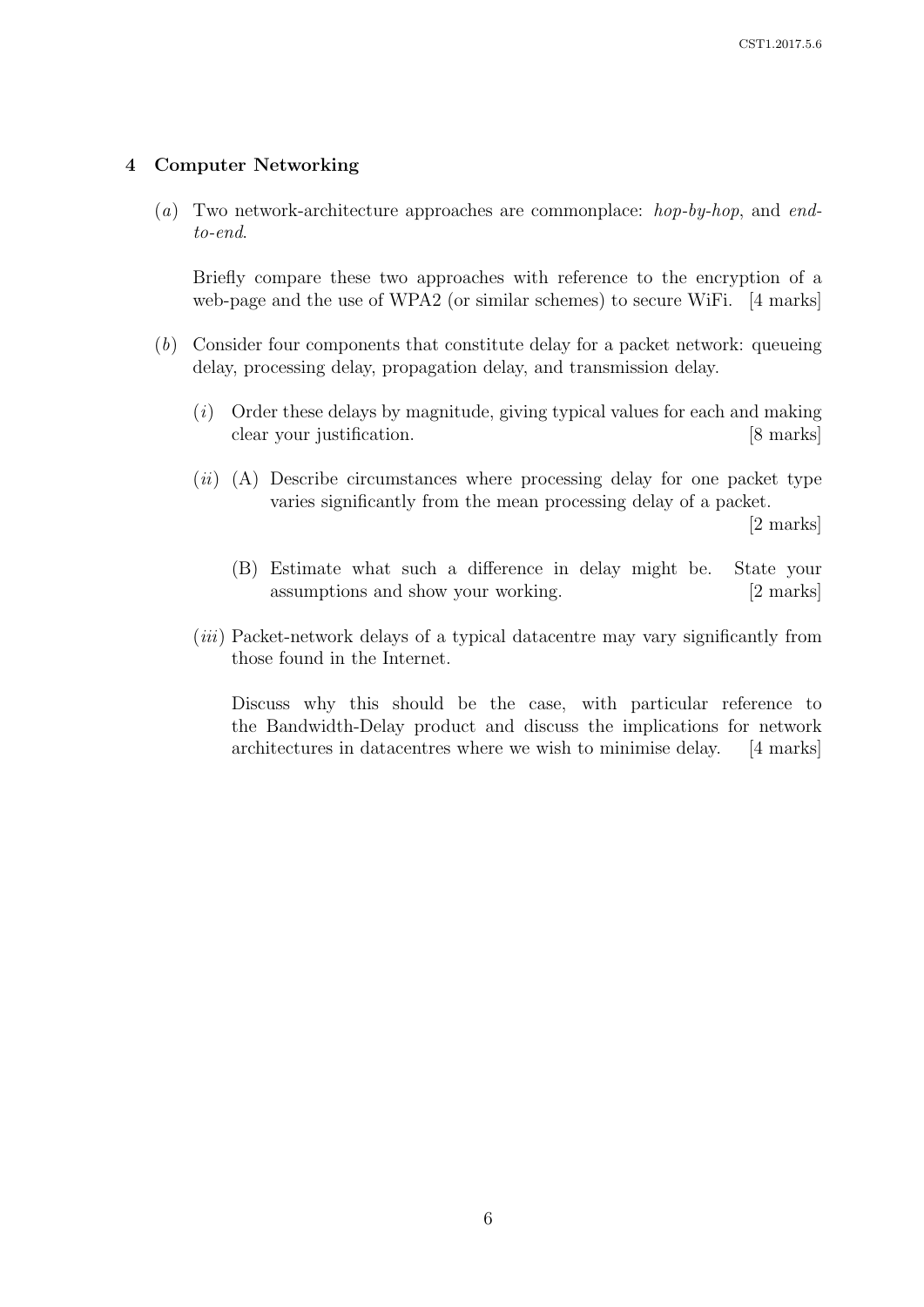## 5 Computer Networking

(a) A router vendor is interested in building an ultra low-cost router. Analysis reveals that the total build-costs are 90% for linecards and 10% for control processors. The router vendor focuses on reducing linecard costs.

Discuss which of the following strategies would help the vendor achieve this goal. Keep in mind that high-speed memory is expensive.

| (i) | Develop a faster implementation of Dijkstra's algorithm.          | $[2 \text{ marks}]$ |
|-----|-------------------------------------------------------------------|---------------------|
|     | $(ii)$ Convince the IETF to eliminate IPv4 fragmentation support. | [2 marks]           |
|     | $(iii)$ Convince the IETF to abolish multi-homing.                | $[2 \text{ marks}]$ |

- (iv) Convince operating systems vendors to implement packet "pacing" so end hosts will not generate bursts of back-to-back packets. [2 marks]
- (b) You are running a TCP-based movie streaming service called MeTube. Several of your users are complaining about poor performance. You call in your team of three engineers to examine the problem. They all observe that the 10Gbps access link to the MeTube server is only 25% utilised, and that the server's CPU is only 15% utilised. Each engineer then independently reports back with the following conclusions and suggestions for improvements.

Consider each of the engineers' conclusions and discuss why it is correct or not.

- (i) Engineer Phil notices that a number of packets are being retransmitted multiple times. Phil recommends the TCP implementation be modified reducing both the timeout period and the fast retransmit threshold from 3 to 2 dupAcks (duplicate Acknowledgments). While this may lead to even more retransmissions, Phil concludes this is OK as the server's access link is only 25% utilised. With these changes, users will receive lost packets faster and hence will definitely see improved performance. [4 marks]
- (ii) Engineer Leslie runs traceroute from the MeTube server to impacted users and finds that a router R1 along the path repeatedly drops her traceroute messages. Leslie concludes that the high packet drop rates at R1 are the cause of their performance problems. [4 marks]
- (*iii*) Engineer Chris notes that users reporting problems have IP addresses belonging to the Classless Inter-Domain Routing (CIDR) block allocated to Tiny-Telco. She believes the problem may be due to high loss rates involving Tiny-Telco's network. Chris recommends they contact Tiny-Telco and ask them to diagnose and fix the problem. [4 marks]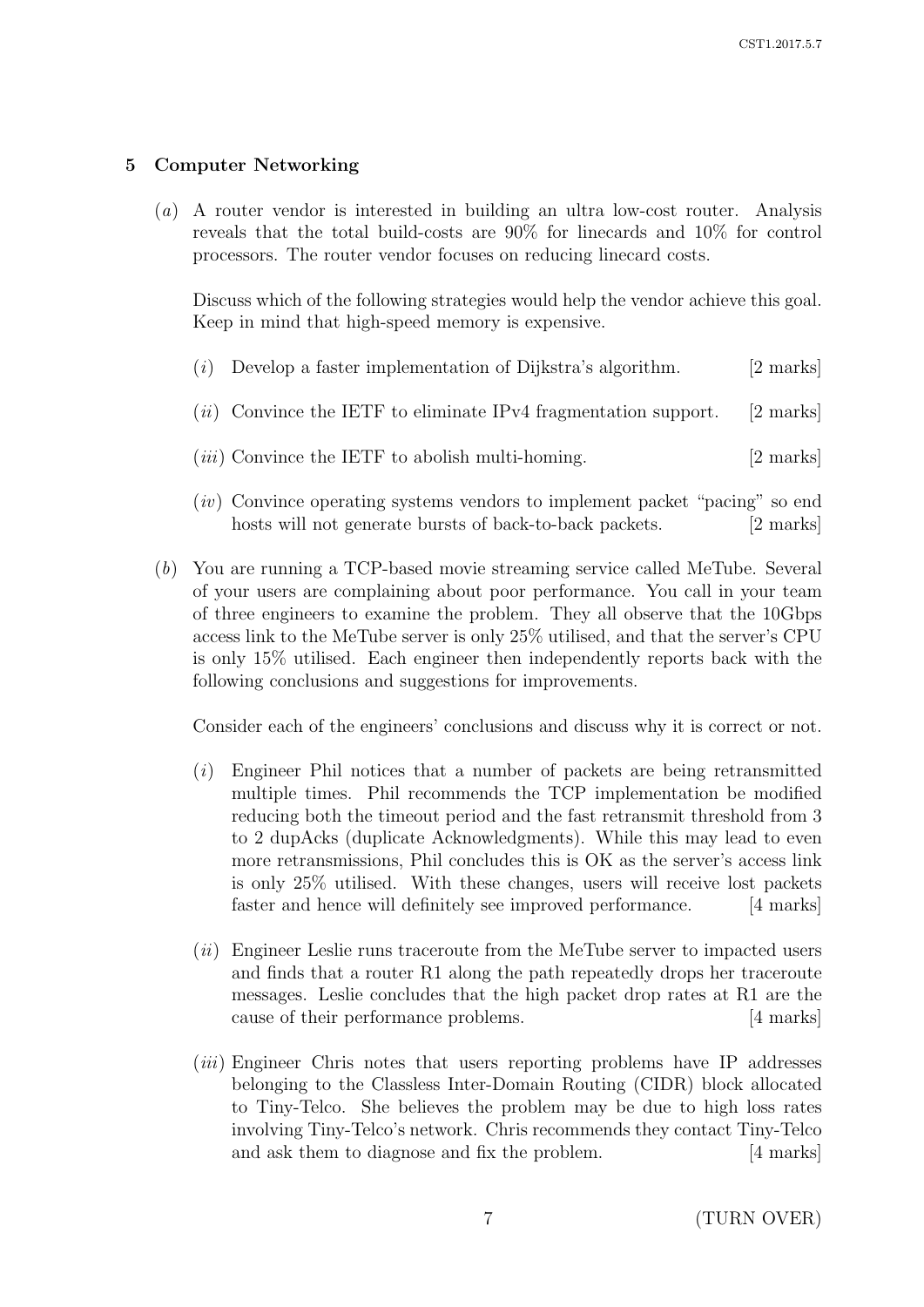#### 6 Computer Networking

(a) Describe on-off flow control. In what circumstances is it appropriate?

- (b) Describe the operation of *window-based* flow control. [4 marks]
- (c) What happens if a flow using window-based flow control passes through a highly-loaded switch or router? You may assume the switch or router does not participate in the flow control protocol. [4 marks]
- $(d)$  How is this addressed in the TCP protocol? [4 marks]
- (e) What are the advantages and disadvantages of having Internet routers participate in window-based flow control of every TCP connection? [4 marks]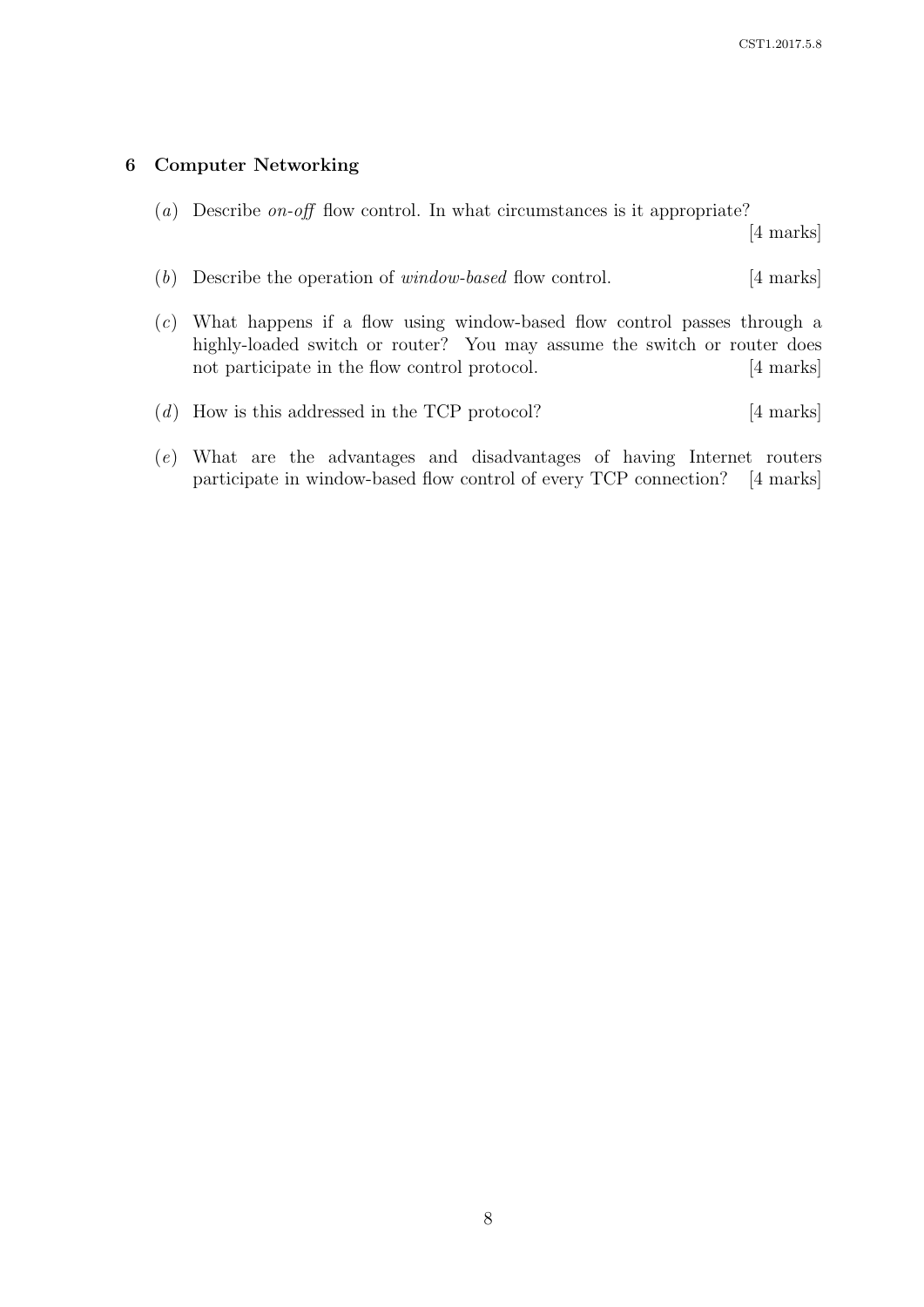### 7 Concurrent and Distributed Systems

SimplisticFS is an in-memory filesystem, implemented as a directed and (mostly) acyclic graph in which nodes represent directories (which contain names and pointers to other nodes, including a special entry named ''..'' that points back to its parent node) or files (leaf nodes that contain data). The in-memory structure, with the exception of  $''.'.'$  entries in directories, is therefore a tree. SimplisticFS does not support hard links, and the ''..'' of the root node points back to itself. Path lookups start at the root node, and pathnames with multiple segments, separated by  $''/'$ , are implemented as lookup operations on successive nodes. For example, opening ''/foo/bar'' will look up ''foo'' in the root, and then ''bar'' relative to the foo node.

Fine-grained locking adds a read-write lock to each node to ensure safe concurrent access. Operations for reading a directory entry (e.g., to list the contents or look up a child), or for reading file data will: acquire the node lock for read; perform the operation; and then release it. Operations for mutating a directory entry, (e.g., to add or remove a child node of a directory), or for modifying file data will: acquire its lock for write; perform the operation; and then release it. The lock implementation permits read recursion, write recursion, and race-free lock upgrades from read to write by threads.

- (a) For  $(i)$  files and  $(ii)$  directories, explain, giving examples, how using a read-write lock may improve performance compared to mutual exclusion. [4 marks]
- (b) The developers discover that compound operations, such as recursive path lookup, suffer from race conditions. They decide to adopt *strict two-phase* locking across compound operations to resolve this problem.
	- (i) Define *strict 2-phase locking* and describe how to apply it. [4 marks]
	- $(ii)$  Explain why deadlock cannot occur prior to this change. [2 marks]
	- (*iii*) The new strategy suffers deadlocks when files are removed under high load. Given that removing a file requires a write lock on its parent directory, give an example of how a deadlock might occur. [4 marks]
- (c) Moving from a "giant lock" to this finer-grained model focused on files and directories improves performance for some but not all workloads.
	- $(i)$  Describe and explain an example of a workload in which file-granularity locking is unlikely to eliminate lock contention. [2 marks]
	- (*ii*) Propose a more granular locking strategy to improve parallelism with respect to  $(c)(i)$ . Describe the potential performance benefit with respect to that workload, and additional overhead that might be incurred.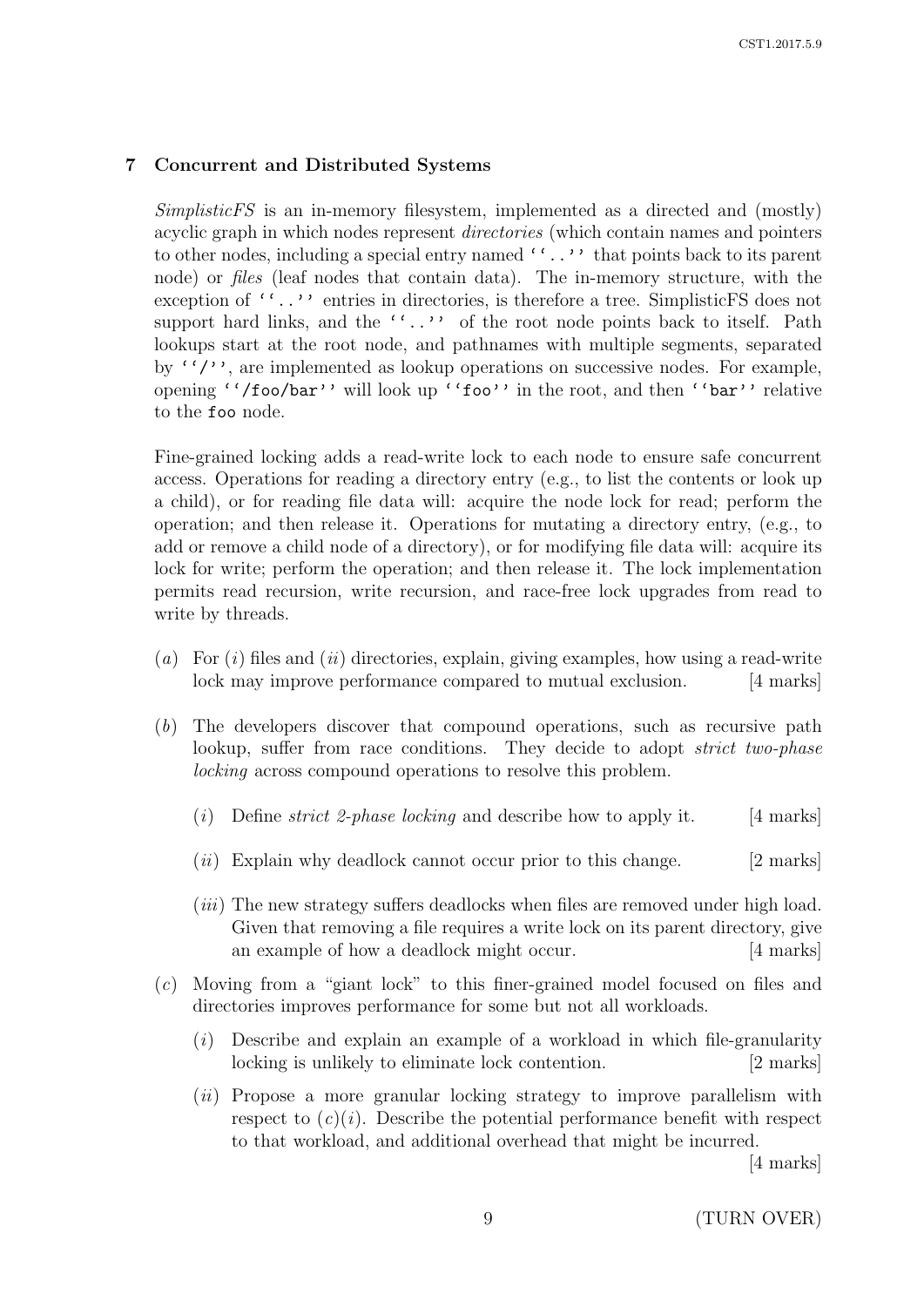#### 8 Concurrent and Distributed Systems

The developers of FictionalOS have an implementation of the Network File System version 3 (NFSv3) without support for distributed locking. As a result, applications experience race conditions when operating concurrently on files in NFS. Rather than using the hideously complex NFS distributed locking protocol, the OS developers decide to develop their own simpler locking mechanism ("How hard can it be?"). They add two new NFS remote procedure calls (RPCs) that can be used on file nodes in NFS: NFS\_LOCK and NFS\_UNLOCK, which lock and unlock nodes, respectively. These are implemented through simple atomic operations on the in-memory node data structure representing a file on the NFS file server:

```
nfs lock(node) { https://www.mfsunlock(node) { nfsunlock(node) {
 atomic { atomic { atomic }
   if (node->lock_held != 0) node->lock_held = 0;return (FAILURE); return (SUCCESS);
   node->lock_held = 1; }
   return (SUCCESS); }
 }
}
```
SunRPC retransmission ensures reliable delivery when packets are lost. If a client receives FAILURE, it will issue new RPCs each second until it receives SUCCESS.

- (a) Explain why, when server reboots, concurrent applications writing to files across multiple nodes may suffer data races despite acquiring suitable locks, and describe a solution to this problem. [4 marks]
- (b) (i) Define at-least once RPC semantics.  $[1 \text{ mark}]$ 
	- $(ii)$  Explain why *at-least once* RPC semantics may cause trouble for each of the NFS\_LOCK and NFS\_UNLOCK RPCs. [4 marks]
- (c) Explain why the polling nature of the NFS\_LOCK RPC, as described, makes it difficult to implement reliable server-side deadlock detection. [4 marks]
- (d) (i) Define priority inheritance and explain what problem it solves.  $[2 \text{ marks}]$ 
	- $(ii)$  Describe the changes to the NFS\_LOCK and NFS\_UNLOCK RPCs necessary to implement priority inheritance. Include any new RPC arguments and return values. Explain the changes (and limitations) this imposes on software implementations. [5 marks]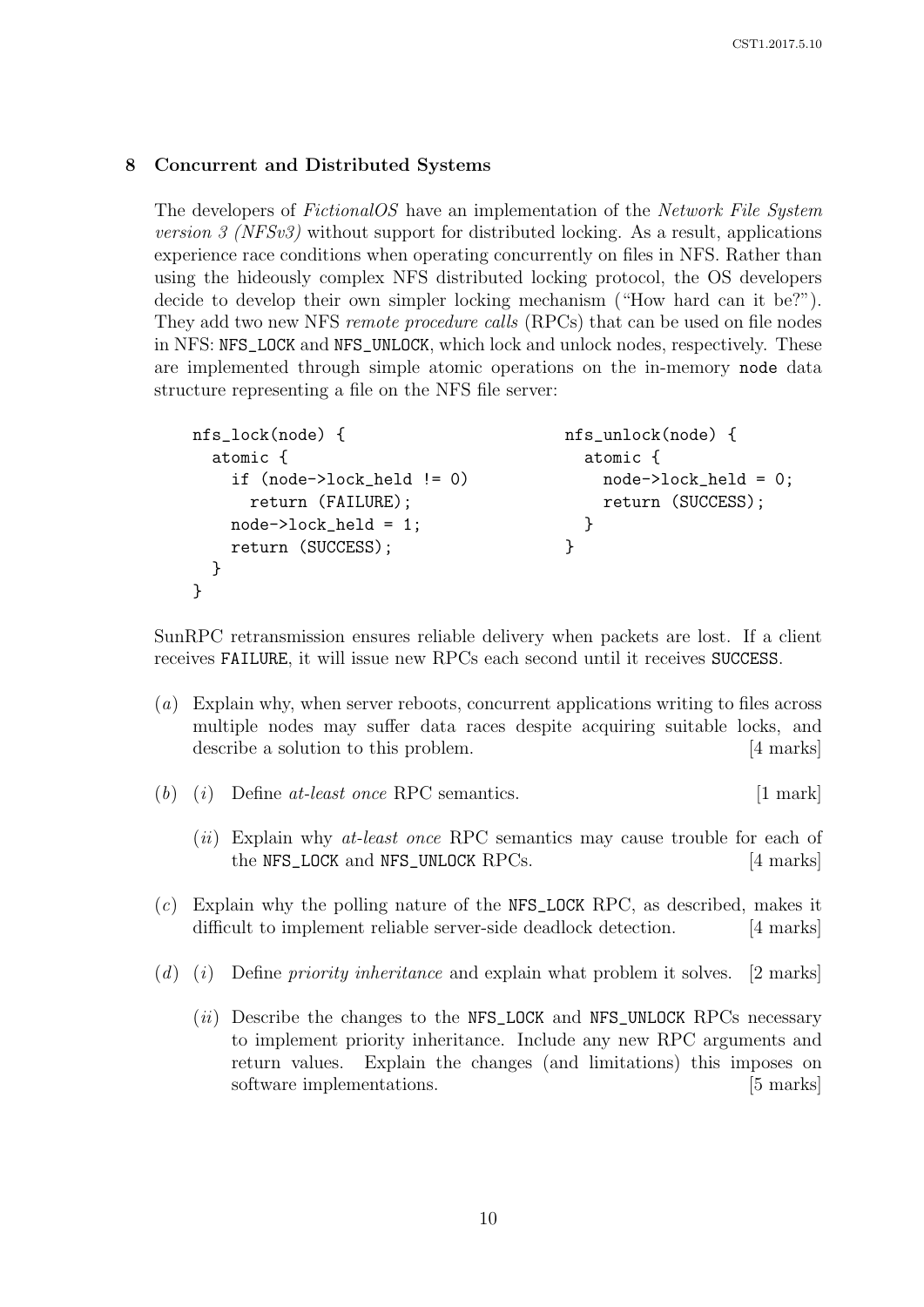#### 9 Concurrent and Distributed Systems

This pseudocode, executing in process  $P_j$ , employs buffering to impose ordering:

```
receive(M from Pi) { // Message M received from process Pi
 S = getSeq(M); // Extract sequence number S
 if (S == nextSeq(Sji)) { // If S is the next sequence number: }deliver(M); \frac{1}{2} Deliver M to current process (Pj)
   Sji = flush(HBQ, Sji); // Deliver backlog from HBQ; update Sji
 } else holdback(HBQ, M); // Else: Hold back M for future delivery
}
```
- (a) Explain what ordering model(s) this pseudocode implements. [2 marks]
- (b) Write pseudocode (with comments) for the following functions, to be used on the sender  $(P_i)$  or receiver  $(P_i)$ , which accept M (a message), and S (a sequence number): [8 marks]

|                    | Receiver receive_reliably(M) Reliably receive M from $P_i$ . |
|--------------------|--------------------------------------------------------------|
| $send_reliably(M)$ | Reliably send M to $P_i$ .                                   |
| processack(S)      | Handle a received ACK for S from $P_i$ .                     |
| timeout(S, M)      | Process a timeout for $S$ and $M$ .                          |
|                    |                                                              |

As needed, employ the following additional utility functions:

| drop(M)               | Drop received $M$ without delivering.             |
|-----------------------|---------------------------------------------------|
| setSeq(M, S)          | Set sequence number $S$ on message $M$ .          |
| $transmit_msg(M)$     | Transmit message M to $P_i$ .                     |
| $transmit-ack(S)$     | Transmit an ACK with sequence number S to $P_i$ . |
| $sched_timeout(S, M)$ | Schedule $\tt timeout(S, M)$ to run in 5 ms.      |
| $cancel\_timeout(S)$  | If scheduled, cancel timeout for S.               |
|                       |                                                   |

- (c) Define the *happens-before* relationship. [2 marks]
	-
- (d) The pseudocode above imposes ordering on pair-wise communications. Assuming reordering but no message loss, write pseudocode (with comments) for the following functions supporting causal ordering for group communications:

[8 marks]

|        |                  | Receiver $\mathbf{receiver}$ receive_causally(M) Causally receive from the group. |
|--------|------------------|-----------------------------------------------------------------------------------|
| Sender | send_causally(M) | Causally send to the group.                                                       |

As needed, employ the following additional utility functions:

| getVec(M)         | Retrieves the version vector from a message.         |
|-------------------|------------------------------------------------------|
| setVec(M, V)      | Set vector $V$ on message $M$ .                      |
| testVec(LV, RV)   | Returns whether vector $RV$ only differs from LV in  |
|                   | that it has exactly one entry one greater than the   |
|                   | corresponding entry in LV.                           |
| updateVec(V)      | Returns $V$ with the local vector entry incremented. |
| transmit_group(M) | Transmits message $M$ to the entire group.           |